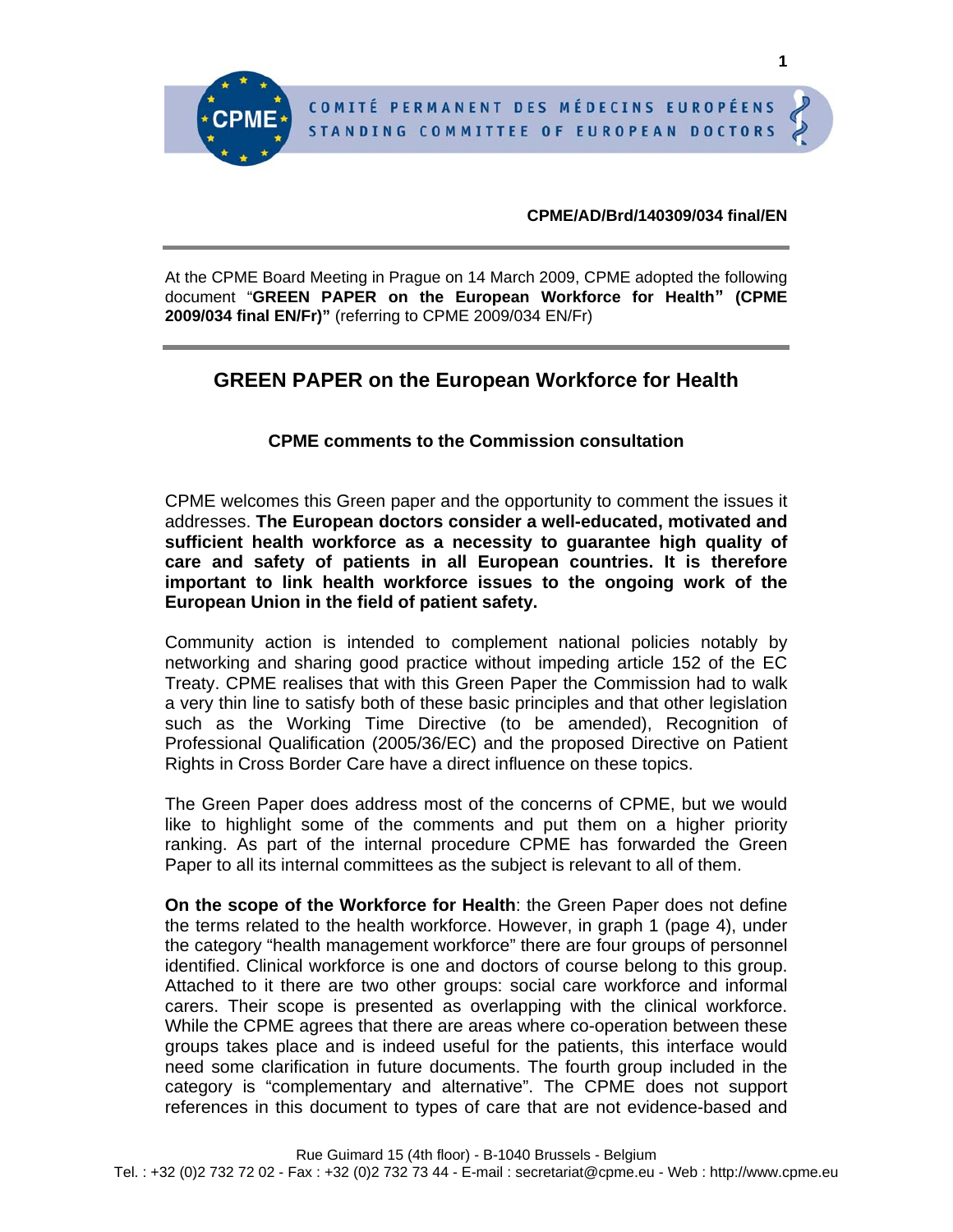groups of personnel that do not have a professional education based on science. These groups do not (and should not) form a part of the officially recognized health management workforce.

**On an ageing population**: the combination of achieving more healthy life years and the collapse of traditional so called informal care structures ( large families) are putting a strain on the medical workforce but the increased access to diagnosis and yet untreated disease patterns are the real strain for our health care systems. Diagnosis and treatment for an ever larger range of diseases and afflictions have to be addressed by an ever larger medical workforce and this has to be paid for. Increased health literacy and improved access to diagnosis and treatment, be it via new technologies or other means, also increases the proportion of the population which is treated for its ailments. To which extent this can be offset by a better prevention, health education and health literacy has to be proven.

**On sustainability of health systems**: financing this very labour intensive and dynamic economic sector is of course the key issue. Without engaging in a useless system discussion it is clear that through its particular aspects (equal access, universality, quality amongst others), this sector cannot be controlled or stimulated in the same way as other classical economic sectors. It is in this context that CPME would like to suggest to submitting the question of "attractiveness" of the sector to the new generation, the unequal mobility and the migration in and out of the EU by health care professionals, to a deeper analysis. Also crucial to sustainability of health care is to assure adequate balance between primary and secondary care.

#### **On 4.1 Demography and the promotion of a sustainable health workforce**

The number of doctors in the EU has increased by 300% since the beginning of the 1970's. Still, there is a prevailing shortage of doctors and other healthcare workers and retirements among doctors that have to be solved.

Therefore, the competence of each profession has to be utilised efficiently in order for the health care resources to be used in the best way.

It is also important to create working conditions suitable for both women and men throughout the whole working career, which includes the possibility to combine family and work.

Furthermore, the doctors must have sufficient time for his/her patients. Time is also required for acquiring knowledge and for collaboration with others within and outside the profession. There must be time for continuous professional development, opportunities to carry on research, as well as for instructing and teaching.

Although there are large differences in the different Member States, the common problem is the "attractiveness" of the profession. For CPME,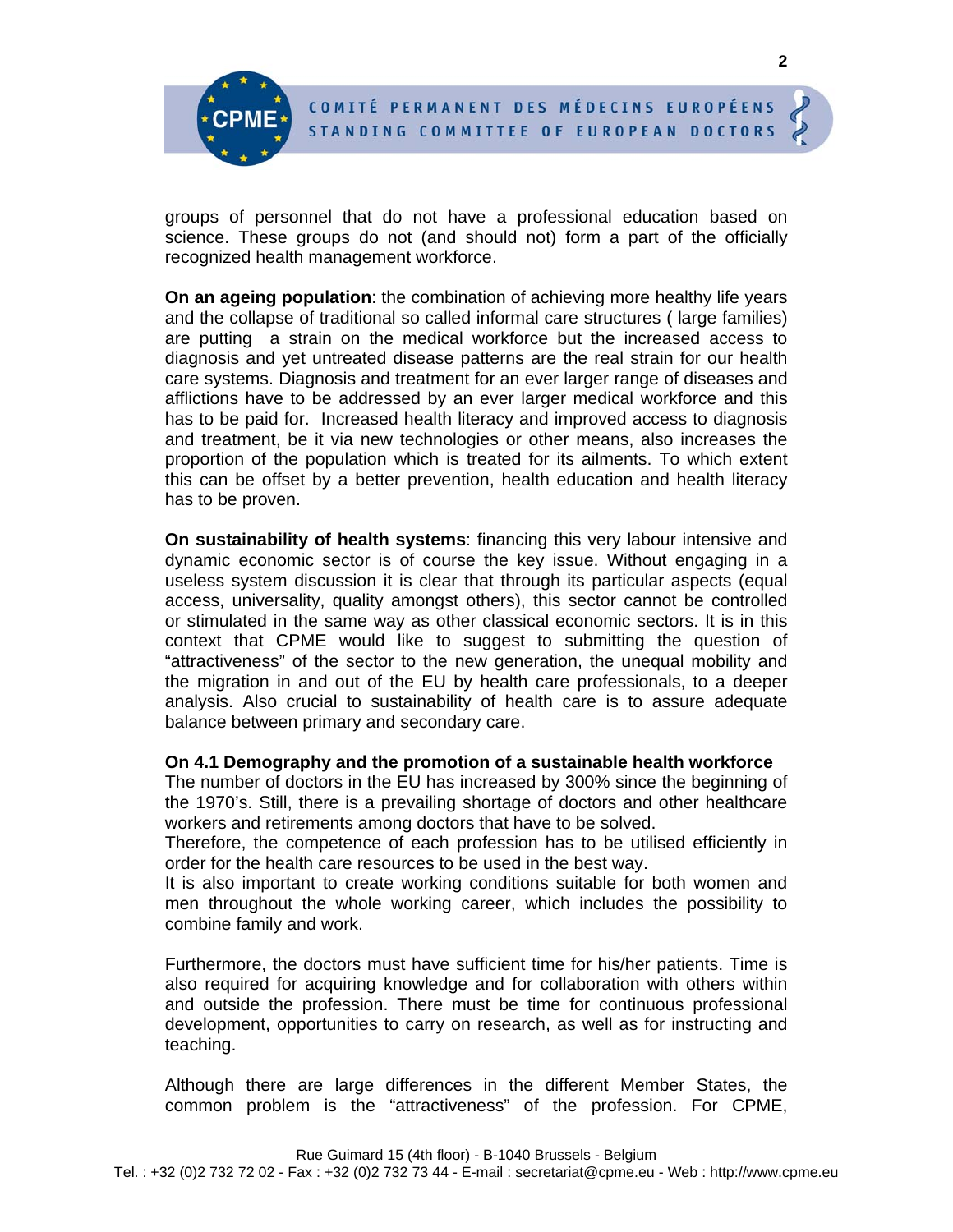attractiveness is a mix of remuneration, working conditions, public recognition and social status. All these variables are deficient in varying degrees and combinations in the different EU Member States but CPME would like to put a detailed analysis of these variables (and possible ways to address them) on top of the list of actions to be taken. It also urges to focus on attractiveness amongst all different medical specialities including general practice/family medicine.

CPME would also like to propose its collaboration on the proposed action: "providing for a more effective deployment of the available health workforce".

## **On 4.2 Public Health Capacity**

For CPME, the shortage of specialised occupational health physicians and the resulting public health capacity problems should be considered in the larger context of specific shortages of several medical specialties. A specific concern must be considered to promote European recognition of the general practice/family medicine specialisation.

Health promotion and disease prevention are also part of the primary care sector's profile (amongst others) and CPME would prefer that one of the actions undertaken would comprise a detailed analysis on the numeric needs for the different specialities.

CPME does recognise the need for specific action on the Public Health Capacity and the need for European coordination, including on data collection

## **On 4.3 Training and 4.4 Managing mobility**

CPME proposes that a European policy should be developed in order to assist and to help Member States to plan sufficient local training capacity to face their needs. By establishing common standards towards educating, funding and supporting their respective national healthcare needs, the "financially motivated" migrations within the European Union should be kept to the level where free movement (a fundamental right) is the only factor driving migration. Relying unduly on external recruitment should be thus eliminated. CPME thinks that the best way to prevent these "brain drain" situations within the EU is to establish common standards on high quality training and CPD for health professionals on one side and to invest in proper working conditions and remuneration on the other side.

CPME wishes to distance itself from the cooperation in the management of numerus clausus for health workers and would rather promote the idea of an Observatory on the health workforce which then could assist Member States in their planification.

CPME would also encourage the use of ESF (European Structural Funds) in order to improve working conditions in the health care sector in order to eliminate disparities.

Nevertheless, CPME would like to reiterate that mobility for studying and training purposes is essential for the harmonisation of the quality of provided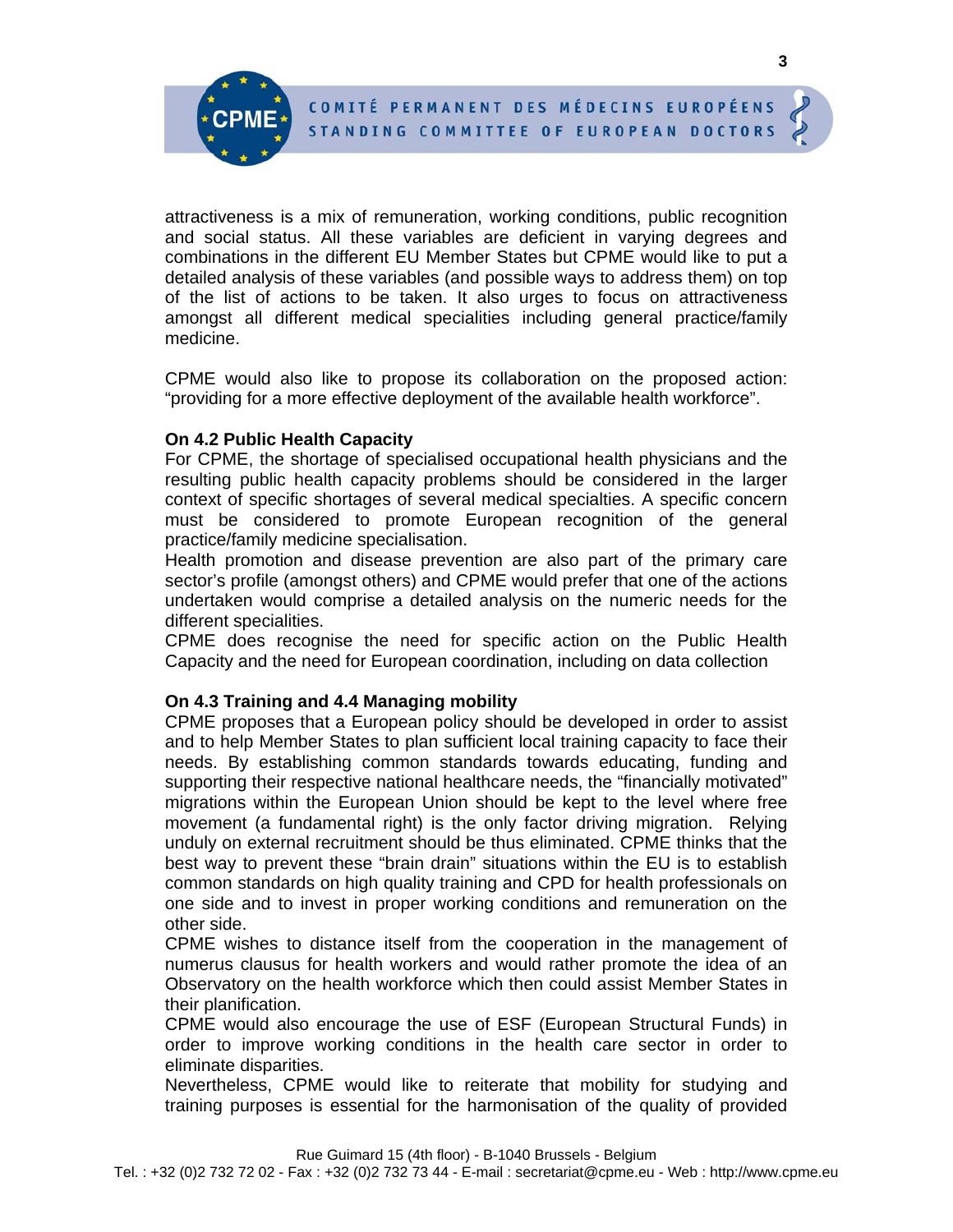Health Care. Hence, mobility of medical students and young doctors should be facilitated and encouraged.

#### **On 4.5 Global migration of health workers**

CPME wishes to strongly support the proposed actions on ethical recruitment. The code of conduct would be a first step in the right direction which should also include incentives to stimulate circular migration, which would create a bilateral win-win situation.

#### **On 5. Impact of new technology**

Ensuring better distribution of new technology throughout the EU as well as taking action to encourage the use of new information technology must be subject to three main principles

Firstly, ICT should only be implemented under the condition that it supports and benefits medical work and is adjusted to the needs of patients and health professionals. Patients on one hand and physicians and other health professionals on the other hand must be the main beneficiaries of any type of ehealth applications. This means that the implementation of new technology in health care must not be driven by market forces and the economic interest of the ICT industry.

Secondly, before new technology is implemented, acceptance of the health workforce to use this new technology must be ensured. To achieve acceptance among health professionals and especially doctors, they must be involved in the development of e-health technology, to make sure that the ICT tools are easy and safe to use in daily practice. Suitable training of doctors and other health professionals in order to make the best use of new technology is also vital in the process of implementation of these technologies.

Thirdly, confidentiality of patient data is crucial for physicians and other health care providers in order to conduct their work in accordance with the requirements of professional responsibility and diligent care (CPME 2008/181). If patients do not trust that a high and appropriate level of confidentiality will be maintained, they might withhold medically essential information.

CPME does not see new technologies as a way to reduce the workload of health care workers. There will be a need for new skills and specific training to handle the technology but by making healthcare more accessible the need for diagnosis and treatment shall increase. The shift from hospital care (technical and high cost) towards primary care (not necessarily less technical but lower cost) should also be analysed in more detail as to the consequences on the global workforce.

#### **On 6. The role of health professional entrepreneurs**

**4**